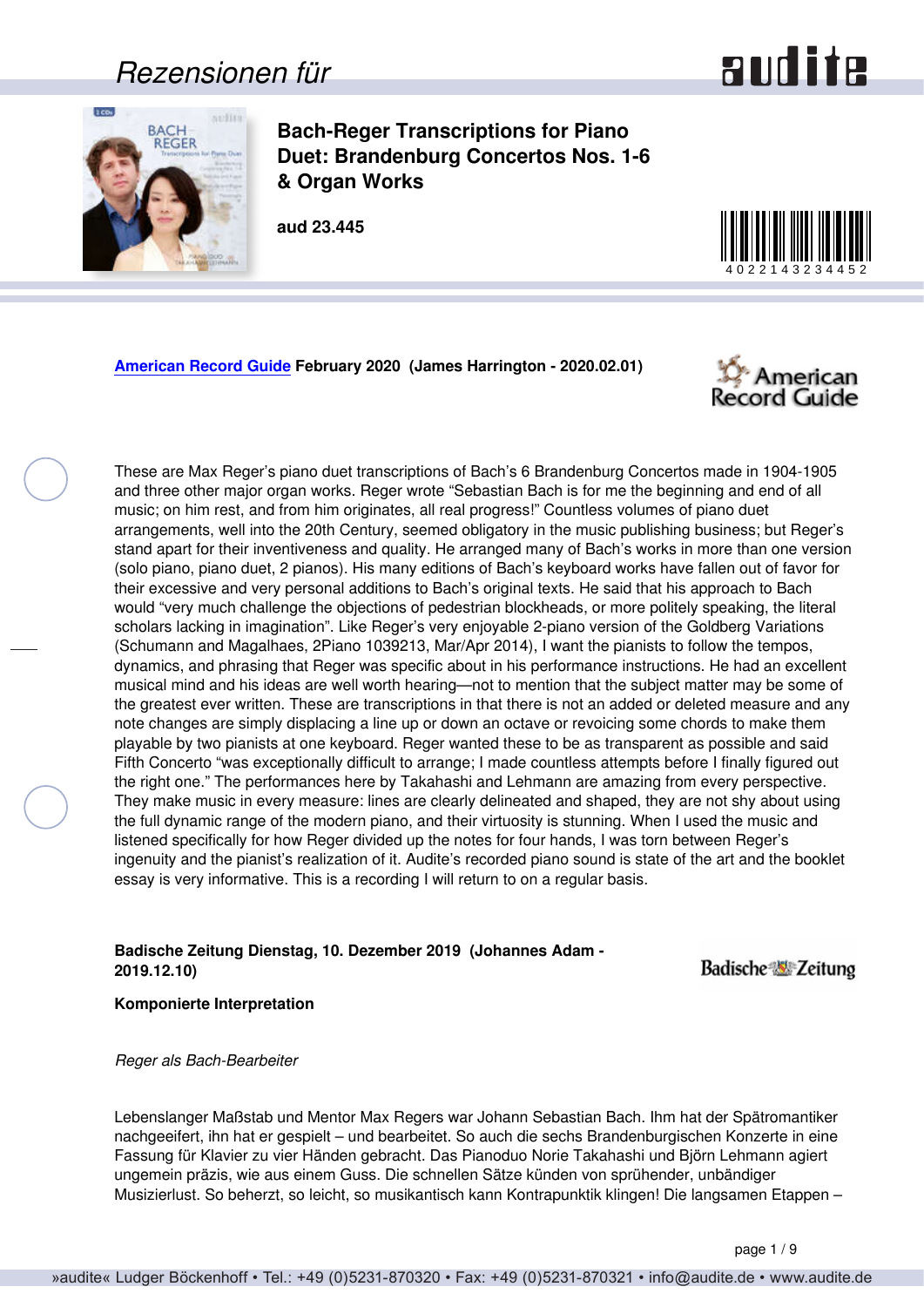

<span id="page-1-0"></span>man denke etwa ans Andante des zweiten Konzerts – kreieren eine völlig andere, eine romantische Welt, werden zum Nocturne, zum emotionalen Zentrum der Werke. Sehr schön die aufs Klavier umgehobene Bach'sche Orgelmusik. Überraschung: Reger führt die c-Moll-Passacaglia BWV 582 – entgegen jeder Erwartung – nicht zum strahlenden Dur-Schluss im Fortissimo, sondern lässt das gewichtige Variationen-Opus sanft und leise verebben. Ein Bogen zurück zum sachte inszenierten Anfang. Ja: komponierte Interpretation.

**[Fanfare](http://www.fanfaremag.com/) March 2020 ( - 2020.03.01)**

fanfare

"Mommy! Mr. Reger is picking on me again! He said I was [sob!] a pedestrian blockhead! And I wasn't even walking! I was riding in the back seat!" Then I woke up.

But that dream was also a prophecy: Max Reger, a composer who gets many more pages in music reference books than people standing in line waiting to buy recordings of his music, eventually called me a pedestrian blockhead. This was an epithet he reserved for anyone who disagreed with his approach to the music of Bach. Carefully placing his monocle in full Charlie McCarthy position, and staring at me with the expression of a kipper who thought he owned the world but suddenly found himself on a plate, skewered by a 24k gold fork, continued: "I am alerting you in advance that my perhaps 'too personal' way of playing, and accordingly of editing Bach will very much challenge the objections of the pedestrian blockheads … they will consider my many nuances … too modern and entrench themselves behind the wall of mental laziness, insisting that Bach should be played classically! Such people, who are more Catholic than the Pope, [Oh my, I hope the long line of rabbis and cantors from whom I am descended never see this! DR] cannot be helped." Oh, I don't know—maybe I am a pedestrian blockhead. That would explain why I have so much trouble finding a hat that will fit me.

One of his colleagues says that Reger was "… capable of expressing, in the most radical way, the idea that the work he had beneath his hands was at that moment his property." This is a very serviceable idea, and no doubt occurred to the pickpocket who had liberated my wallet while I was in Riverside, California staring with fascination at the Parent Orange Tree (one of, and perhaps the only, tourist attractions in that city).

So, as you see in the headnote above, Reger found the time to transcribe lots of Bach's music, including all of the Brandenburg Concertos, for two pianos. This was immensely valuable, for it had the potential to bring this great music to people all over the land, who lived far from the big cities and couldn't go to concerts, and therefore were doomed to musical ignorance (unless they somehow found the power to go out and buy a record player or a radio—Reger lived well into the 20th century).

So nobody really needed a piano reduction. Well, what did it accomplish? I'm sure that whenever it was played, many audience members thought to themselves, "Wow! It sounds sort of like the Brandenburg Concertos!" and then, around the middle of the second movement, those ideas morphed into the chances that they'd be selling sandwiches during the intermission. So at least this music boosted the take at the concession stand.

Because, after all, the Brandenburgs are totally dependent upon the orchestration. The Brandenburg No. 2 without the high trumpet? It's like the difference between a veterinarian and a taxidermist (with a taxidermist, you get your dog back). Bach was as great an orchestrator as he was in every other phase of music. And if somehow we could arrange to have him listen to this disc—well, Bach told his dear son C. P. E. (known affectionately in the family as Seepy) that his music faded, like Prussian blue; just think what he'd say to Reger.

If you're a part of a piano duo, you might want to play some of this music as a stunt. But contemplating the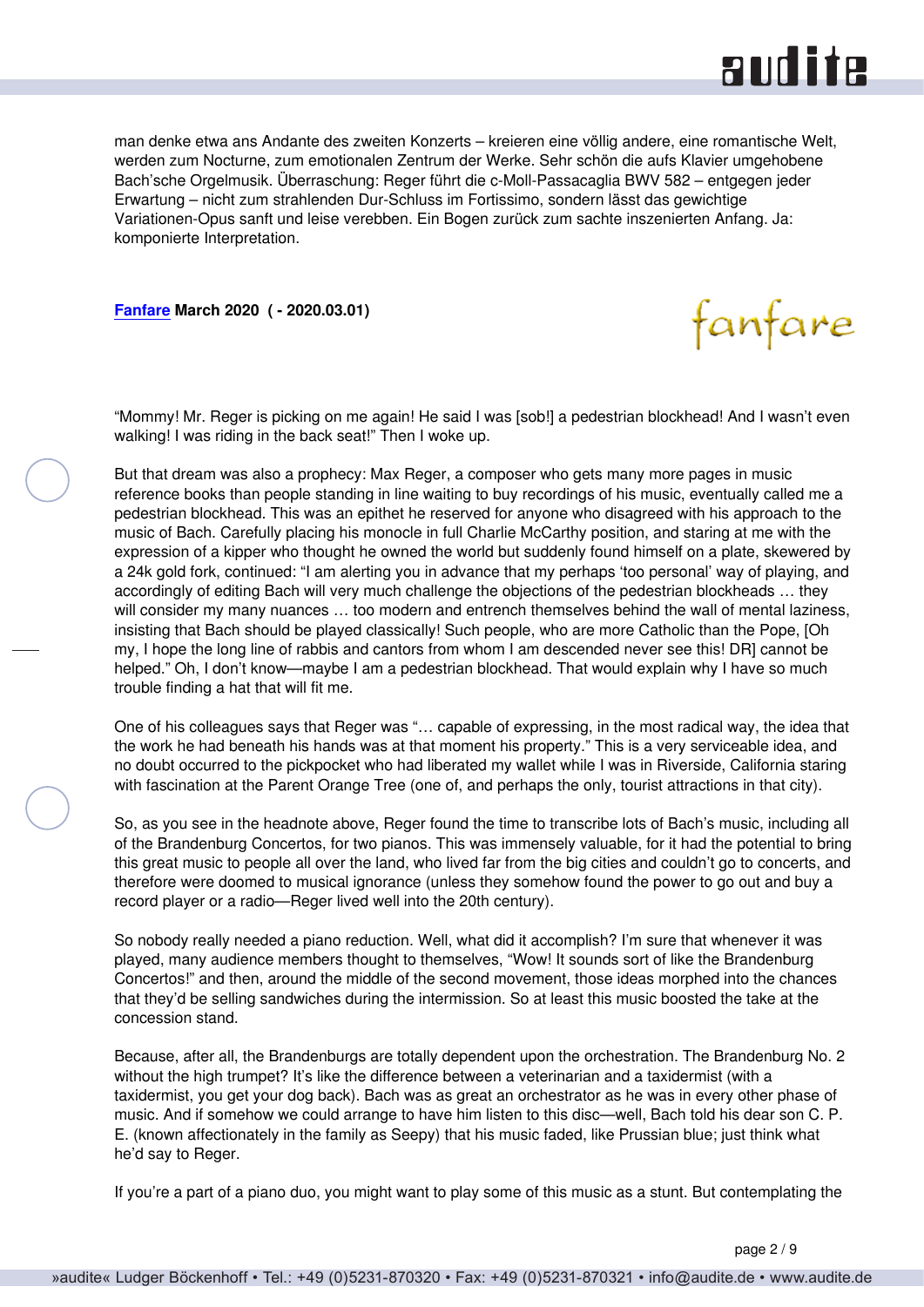

<span id="page-2-0"></span>level of difficulty, you'd better leave plenty of practice time, and you'd better be at least as good as the consummate pianists, Norie Takahashi and Bjorn Lehmann, who play flawlessly, at breakneck speed, and as if they were Oscar Peterson seeing how many notes he could cram into a measure of 4/4 time.

Well, you will know immediately whether or not you want this recording, and if you do, it will never be played better than it is here.

**Gramophone Mon 16th September 2019 (James Jolly - 2019.09.16) source: [https://www.gramophone.co.uk/blog/the-li...](https://www.gramophone.co.uk/blog/the-listening-room/the-listening-room-episode-81-16919)**



**The Listening Room: Episode 81 (16.9.19)**

[...] Max Reger's two-piano arrangements of Bach's Brandenburg Concertos are something special, and a new recording from the Piano Duo Takahashi | Lehmann does them proud – Reger's invention and imagination, and love for the music, jumps off every page. Sample them in the Fourth Concerto.

#### **Gramophone December 2019 (Jeremy Nicholas - 2019.12.01)**



Concertos date from the early 1900s. They were so well received, so we are told, that they had to be reprinted only two years later. Who was buying them? I can't believe they were intended for musical suburban husbands and wives so they had a bit of Bach to belt out on their Bechstein. The technical demands are well beyond the reach of the average amateur but, like many another duet arrangement, offer a completely new perspective on the originals.

Reger's main preoccupation as a Bach transcriber was, of course, with the organ works and it is his profound knowledge of counterpoint that makes these Brandenburg arrangements so successful. Moreover, while a couple of Brandenburgs is usually quite enough at one sitting (for this writer, at least), here, once I started I couldn't stop. It's many a long year since I enjoyed this marvellous, life-enhancing set so much. Who knew that Reger could be such fun?

A great deal of this is down to the immaculate pinpoint ensemble of Norie Takahashi and Björn Lehmann and the rhythmic buoyancy of their execution. With properly brisk tempos, the outer movements bubble along with an insatiable joie de vivre. They use a minimum of pedal, too, so the complex voicing is always crystal-clear, underpinned by a springy, resonant bass line, while the upper treble, which so often in present-day recordings flies off into a different airier acoustic, here is firmly linked to the lower registers. The piano sound is, to my taste, ideal. All the concertos are recorded on a splendid Yamaha with the exception of No 5. That is played on a Steingraeber in a barely noticeably different acoustic/location.

As far as Reger's organ transcriptions are concerned, Takahashi and Lehmann offer us two works (the ubiquitous Toccata and Fugue in D minor and the St Anne Prelude and Fugue) which Reger also arranged for piano solo, together with his (only) version of the mighty Passacaglia, BWV582. These provide a judicious contrast to the boisterous Brandenburgs.

Here, in short, is a pair of discs to return to often. In fact, my one complaint about the whole enterprise is the deathless prose of its prolix booklet.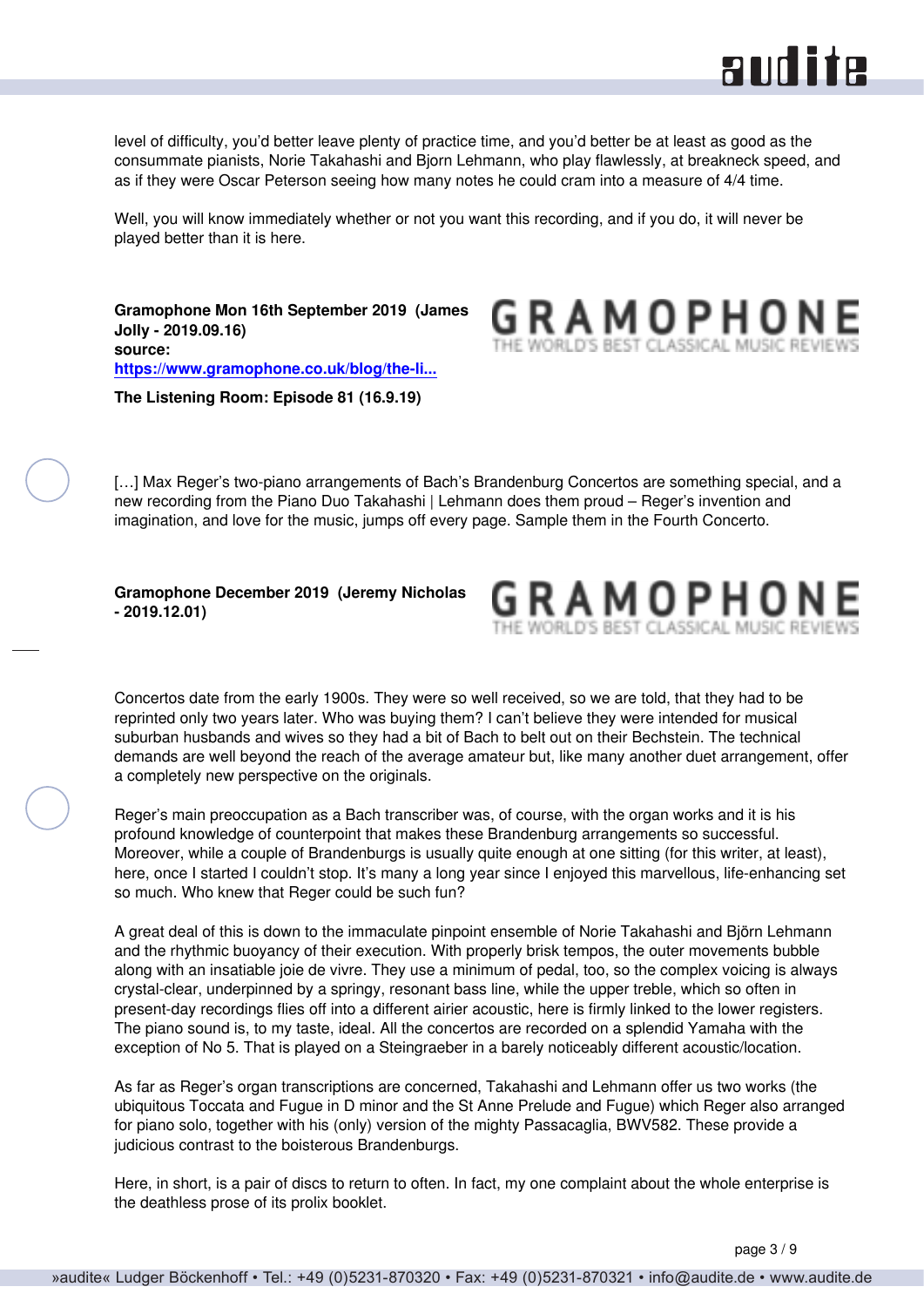<span id="page-3-0"></span>**[Musik & Theater](http://www.musikundtheater.ch) 09/10 September/Oktober 2020 ( - 2020.09.01)**



Das Piano Duo Takahashi/Lehmann bringt mit präzisem Zusammenspiel, rhythmisch strengem Musizieren und vielerlei Klangfarben die besten Voraussetzungen mit. Die Abgrenzungen von Solo- und Tuttipassagen erfolgen stets mit ebenso viel Feingefühl wie Nachdruck, klangliche Härten bleiben jedoch aus.

*Full review text restrained for copyright reasons.*

**Neue Musikzeitung 17. Juni 2021 ( - 2021.06.17) source: [https://hoerbar.nmz.de/2021/06/bach-rege...](https://hoerbar.nmz.de/2021/06/bach-reger-pianoduo-takahashi-lehmann/)**

**HörBar**

Nach drei Alben mit Originalkompositionen und Transkriptionen aus gleich drei Jahrhunderten (alle bei audite) hat sich nun das PianoDuo Takahashi / Lehmann der Reger'schen Ausgabe angenommen und verfolgt dabei einen interessanten eigenen Weg.

Deutlich ist ihrer Artikulation die Auseinandersetzung mit dem aktuellen Stand der Praxis anzumerken [...] Verbunden mit dem direkten Klang und einer angenehm trockenen Akustik legt die Produktion damit auch architektonische Strukturen frei [...] Unter verschiedenen Aspekten eine ebenso starke wie spannende Einspielung!

*Full review text restrained for copyright reasons.*

**Piano News November / Dezember 6/2019 (Oliver Buslau - 2019.11.01)**

In den Bearbeitungen der Orgelwerke arbeitet das Duo die durch Verdopplungen in den Klavierklang eingearbeiteten Orgelregister herrlich heraus und zeigt den Komponisten als Meister im Umgang mit Klavierfarben.

*Full review text restrained for copyright reasons.*

## **audite**



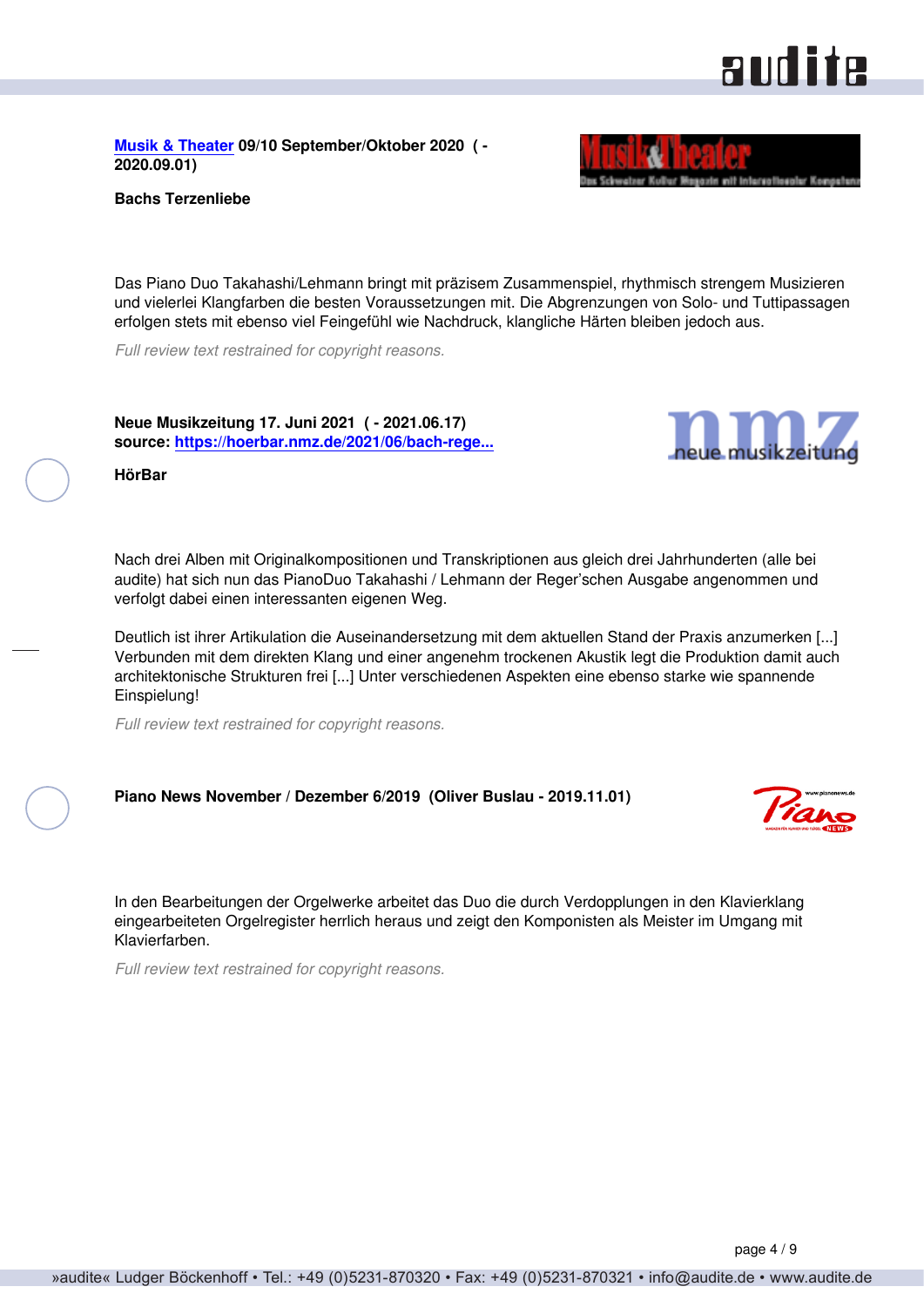<span id="page-4-0"></span>**[Radio 100,7](https://www.100komma7.lu) 05. Sep 2019 - 14:25 (Luc Boentges - 2019.09.05) source: [https://www.100komma7.lu/program/episode...](https://www.100komma7.lu/program/episode/266141/201909051425-201909051435?fbclid=IwAR3gpHkgj1OcHYg7zuaIfP6g_2yPg8D8PXvDHCw_1W9UN)**

**BROADCAST**

*CD-Klassik: Bach emol anescht*

No e puer Diske mat engem variéierte Programm aus der Literatur fir zwee Pianoen, respektiv véier Hänn op engem Piano, consacréiere si hir nei Sortie ganz dem Max Reger a sengen Transkripioune vu Bach-Wierker. Um Programm stinn nieft enger Passacaglia an zwou Fugen, déi sechs Brandenburgische Konzerte.

*Full review text restrained for copyright reasons.*

**Rondo 14.09.2019 (Michael Wersin - 2019.09.14) source: [https://www.rondomagazin.de/kritiken.php...](https://www.rondomagazin.de/kritiken.php?kritiken_id=10787)**

Norie Takahashi und Björn Lehmann haben Regers Bearbeitungen sorgfältig, ja akribisch erarbeitet und geben sie mit der nötigen konzertanten Spielfreude, aber gleichzeitig mit großer Ruhe wieder.

*Full review text restrained for copyright reasons.*

**Süddeutsche Zeitung 27. September 2019 (Wolfgang Schreiber - 2019.09.27) source: [https://www.sueddeutsche.de/kultur/die-b...](https://www.sueddeutsche.de/kultur/die-brandenburgischen-konzerte-fuer-vierhaendiges-klavier-j-s-bach-von-max-reger-bearbeitet-1)**

**J. S. Bach, von Max Reger bearbeitet**

*Die "Brandenburgischen Konzerte" für vierhändiges Klavier*

Wenn die großen Meister kreativ genötigt aufeinanderprallen, selbst wenn ganze Epochen zwischen ihnen liegen, können die Funken der Fantasie und der Faszination stieben.

*Full review text restrained for copyright reasons.*

**The Guardian Sun 27 Oct 2019 (Nicholas Kenyon - 2019.10.27) source: [https://www.theguardian.com/music/2019/o...](https://www.theguardian.com/music/2019/oct/27/bach-reger-transcriptions-piano-duet-takahashi-lehmann-review-tallis-scholars-josq)**

**Home listening: Bach-Reger, Josquin des Prés and Western Wind**

*Takahashi/Lehmann make light work of Reger's Brandenburg duet transcriptions. Plus, more Josquin from the Tallis Scholars*

[...] these two very skilful pianists lighten the textures, choose dancing speeds and crisp articulation, and create something that is quite delightful. So this is an enjoyably contemporary, rather postmodern

page 5 / 9



**ROND** 





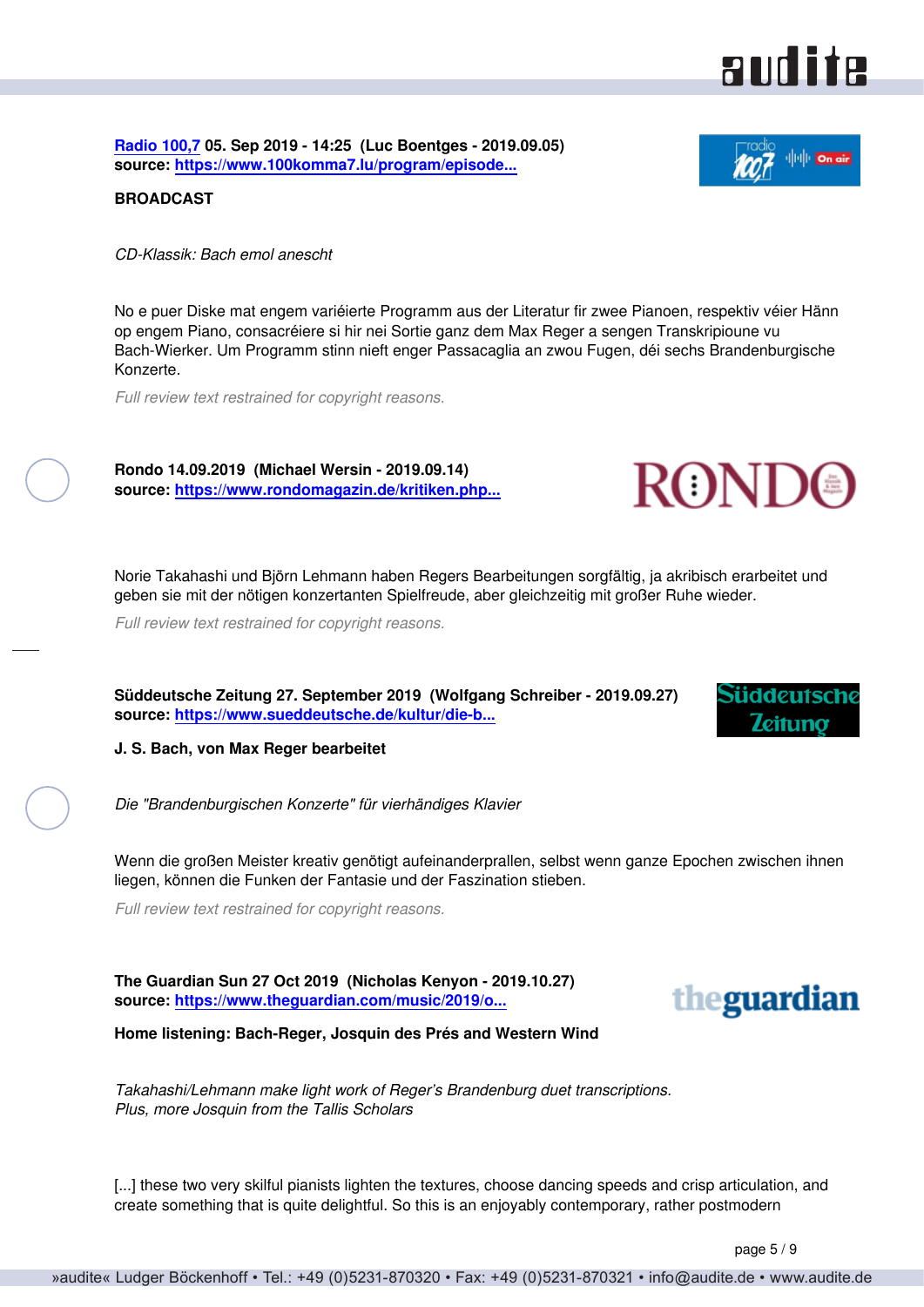<span id="page-5-0"></span>collection.

*Full review text restrained for copyright reasons.*

**www.amazon.de 9. November 2019 ( - 2019.11.09) source: [https://www.amazon.de/Bach-Reger-Transcr...](https://www.amazon.de/Bach-Reger-Transcriptions-Brandenburg-Concertos-Organ/dp/B07VFQKJD1/ref=sr_1_1?__mk_de_DE=%C3%85M%C3%85%C5)**

A delight. Such skill and musicality. I hate to say it but I prefer these piano...

*Full review text restrained for copyright reasons.*

**www.amazon.de 13. Januar 2020 ( - 2020.01.13)**

**source: [https://www.amazon.de/Bach-Reger-Transcr...](https://www.amazon.de/Bach-Reger-Transcriptions-Brandenburg-Concertos-Organ/dp/B07VFQKJD1/ref=sr_1_1?__mk_de_DE=%C3%85M%C3%85%C5)**

[...] This new and exciting two-cd set by these brilliant pianists, Norie Takahashi and Biorn Lehmann present these masterpieces in a fresh, colorful and beautiful interpretation. Their tonal balance forms an artistic whole which makes for a delightful listening experience for the experienced classical music listener as well as for the beginning music student alike.

Excellent program notes are available in German and English. This 2019 set is highly recommended for all pianists, musicians and piano aficionados alike.

**www.ClassicsToday.com 01.01.2020 (Jed Distler - 2020.01.01) source: [https://www.classicstoday.com/review/inc...](https://www.classicstoday.com/review/incisive-and-joyful-bach-reger-brandenburgs/?)**

**Incisive And Joyful Bach/Reger Brandenburgs**

In every way these contenders yield to the Takahashi/Lehmann duo's ensemble proficiency and musical insights. [...] The duo brilliantly streamlines the arrangements' notey upholstery by virtue of brisk tempos, discreet pedaling, incisive articulation, and sheer joy in music making.

*Full review text restrained for copyright reasons.*







amazon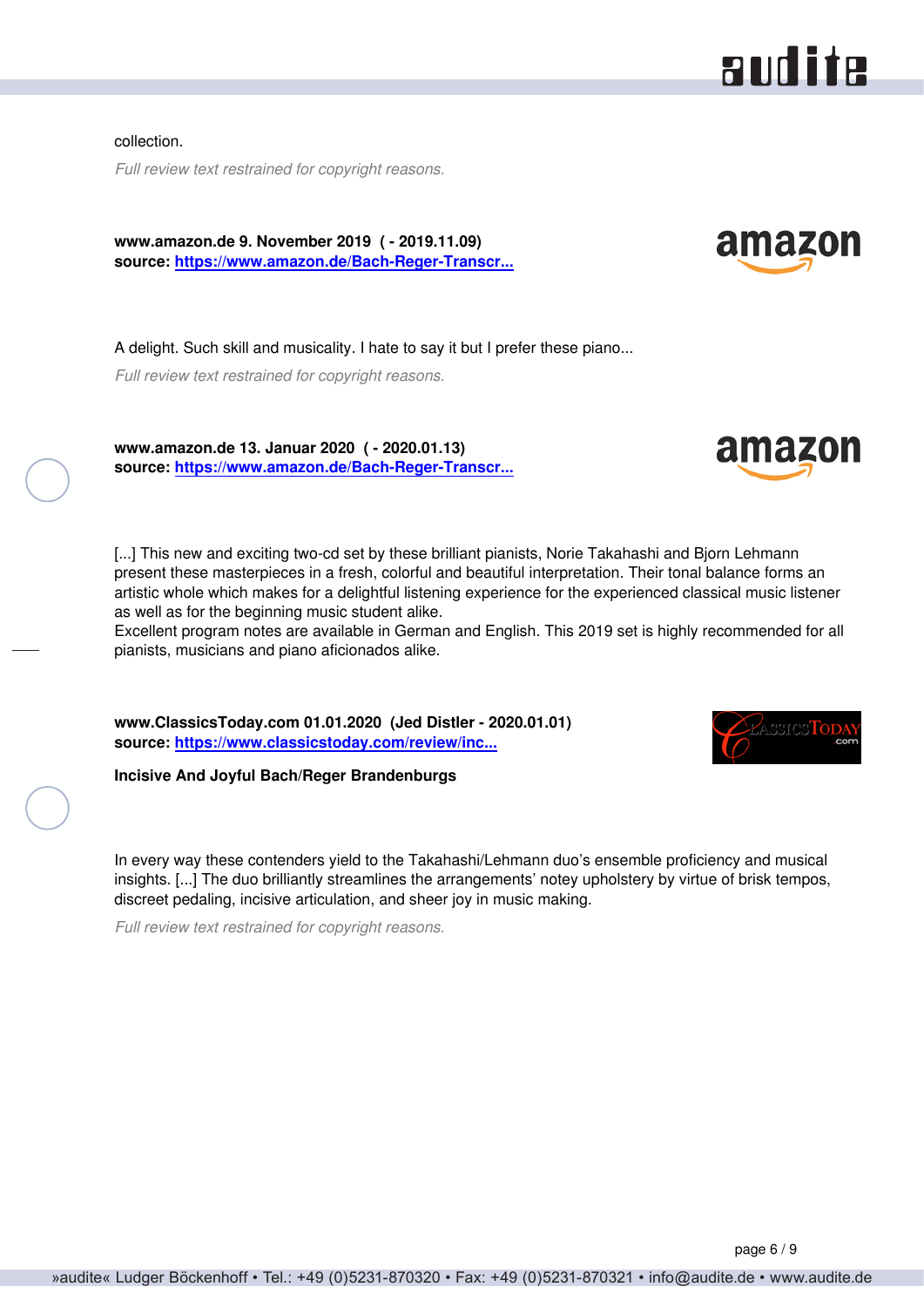### and ite

<span id="page-6-0"></span>**www.musicweb-international.com Tuesday May 5th ( - 2020.05.05) source: [http://www.musicweb-international.com/cl...](http://www.musicweb-international.com/classrev/2020/May/Bach_Reger_23445.htm)**

Anyone who knows me will appreciate my liking for the German composer Max Reger, who due to his vast output of organ music and his fondness for counterpoint was often described as the Bach of the twentieth century. In fact, Bach was his musical hero, stating that "Sebastian Bach is the beginning and end of all music; upon him rests, and from him originates, all real progress!" It is fitting then that some of Reger's finest transcriptions, whether for orchestra or piano, are of the music of Bach. Whilst I have a lot of Reger, including a few discs of transcribed Bach, I don't have a set that contains all of the Brandenburg Concertos, so when offered the chance to review this set, I jumped at it.

Reger's transcriptions for piano four-hands of the Brandenburgs had their beginnings in a request from the Peters publishing house for a two-hand version in 1904. With the Fifth Concerto giving him particular difficulties the following year, this led to numerous attempts to arrange the work until he came up with the one we have here. Up until then, Reger had concentrated on transcribing Bach's organ music, but agreed, with the resulting edition selling out within two years and needing to be re- published. It also led to a new request, for Reger to produce transcriptions of the Orchestral Suites.

These transcriptions are, therefore, a labour of love, with the result being something quite wonderful. As already stated, I do have recordings of some of these transcriptions, but sadly not all, and I must admit to having returned to them regularly, enjoying them every time I listen to them. This recording only served to further my liking for these pieces; Reger managed expertly to keep the nature and spirit of the original whilst making them more accessible to everyone. The result being wonderful music and being arranged wonderfully well; what is more is that here, in the Piano Duo Takahashi|Lehmann, we have a performance that surpasses each of the performances of the concertos that I already have. The performance is excellent with the Piano Duo Takahashi|Lehmann showing great dexterity and understanding of each other which leads to wonderful ensemble playing. I did not miss the orchestra once, which is something I can't say about every recording I have heard before.

The other three works on this set are all transcriptions of Bach's organ pieces, and I suppose the obvious place to start is the now infamous Toccata & Fugue in D minor, BWV565. With questions still asked about its composition, it is probably the piece that most people will associate as being by Bach. Here the performance by the Piano Duo Takahashi|Lehmann lives up to the sparkling transcription. Here, if anything, Reger added new impetus to the work, with the performers rising to every challenge set. However, the first transcription of an organ piece we encounter on this set is the wonderful Passacaglia in C minor, BWV582, a real tour de force for the organist. This arrangement makes the most of Bach's sonorities, something that is brought out to the full here. The final work on the disc is the popular Prelude & Fugue in E flat major, BWV552 'St Anne', another truly wonderful organ work, Reger made two arrangements of this piece, the other for solo piano. Again, the Piano Duo Takahashi|Lehmann sparkle in their performance, and their's again, is the finest recording of this transcription that I have heard, making this a wonderful inclusion in this set.

As already stated, Norie Takahashi and Björn Lehmann are wonderful throughout, their's is a real partnership, with the resulting performance being excellent, one which has soon become my "go-to" recording for these works and Reger transcriptions in general. The recorded sound is also excellent which only serves to heighten the enjoyment of this performance. The accompanying booklet, in German and English is good, but a little more insight might have been good. But this is no reason not to invest, and it will be a real investment, in this excellent recording, especially as it retails for little more than the price of a single CD. One of the finest recordings of transcriptions of Bach that I have heard in a very long time.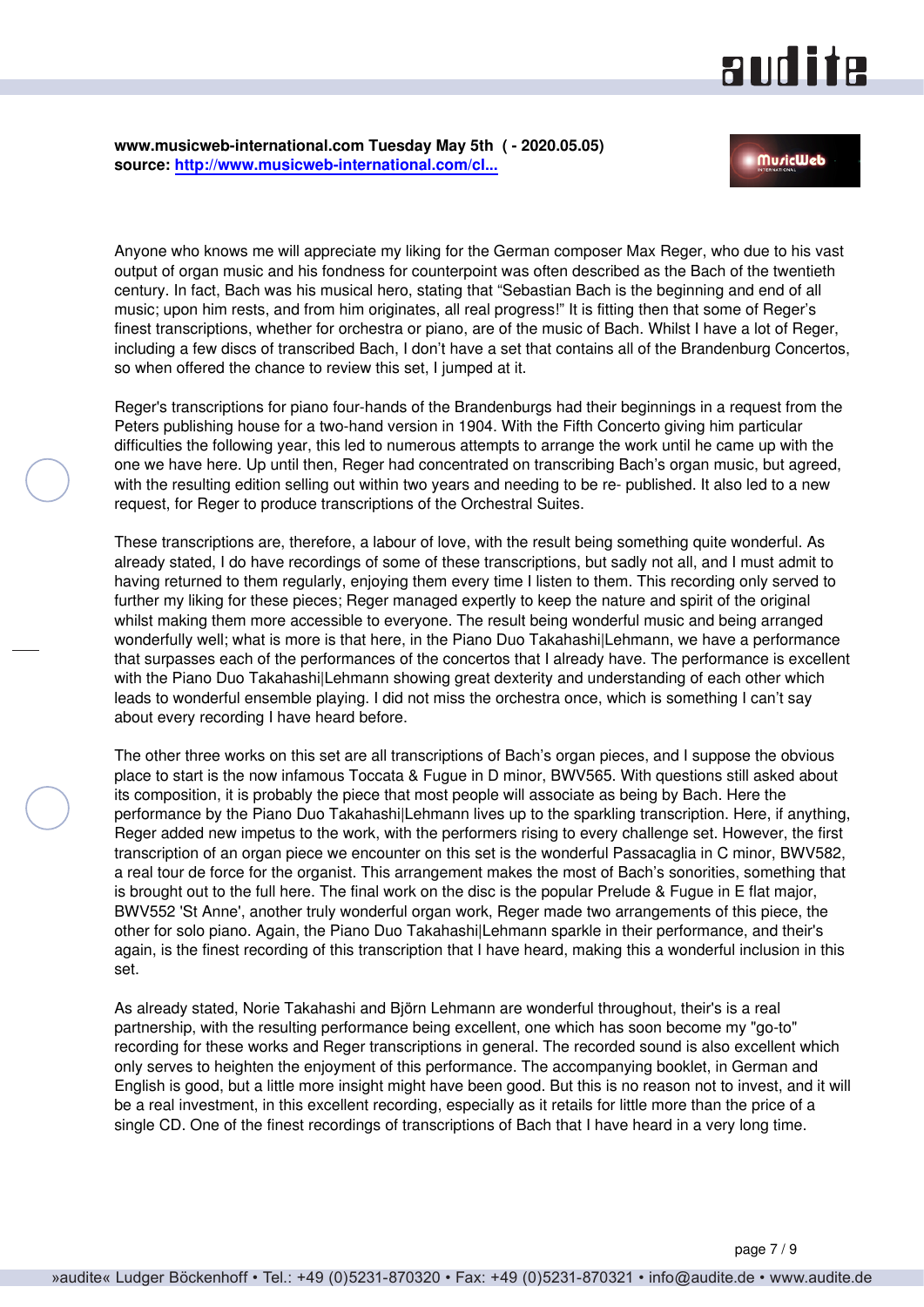# audite

<span id="page-7-0"></span>**[www.pizzicato.lu](http://www.pizzicato.lu) 08/09/2019 (Remy Franck - 2019.09.08) source: [https://www.pizzicato.lu/notizbuch-eines...](https://www.pizzicato.lu/notizbuch-eines-rezensenten-cd-kurzrezensionen-von-remy-franck-folge-243/)**



**Notizbuch eines Rezensenten – CD-Kurzrezensionen von Remy Franck (Folge 243)**

*Brandenburgische Konzerte am Klavier*

Das Piano Duo Takahashi Lehmann legt seine nunmehr vierte CD-Produktion bei Audite vor. Sie enthält Transkriptionen von Johann Sebastian Bachs Brandenburgischen Konzerten, sowie der Passacaglia BWV 582, der Toccata und Fuge BWV 565 und des Präludiums und Fuge BWV 552 durch den deutschen Komponisten Max Reger. Die Interpretationen fallen durch ein ebenso alertes wie feinfühliges und vor allem extrem transparentes, dynamisch exzellent variiertes sowie sehr farbenreiches Spiel auf, das die Brandenburgischen in einem neuen, attraktiven Licht erscheinen lässt.